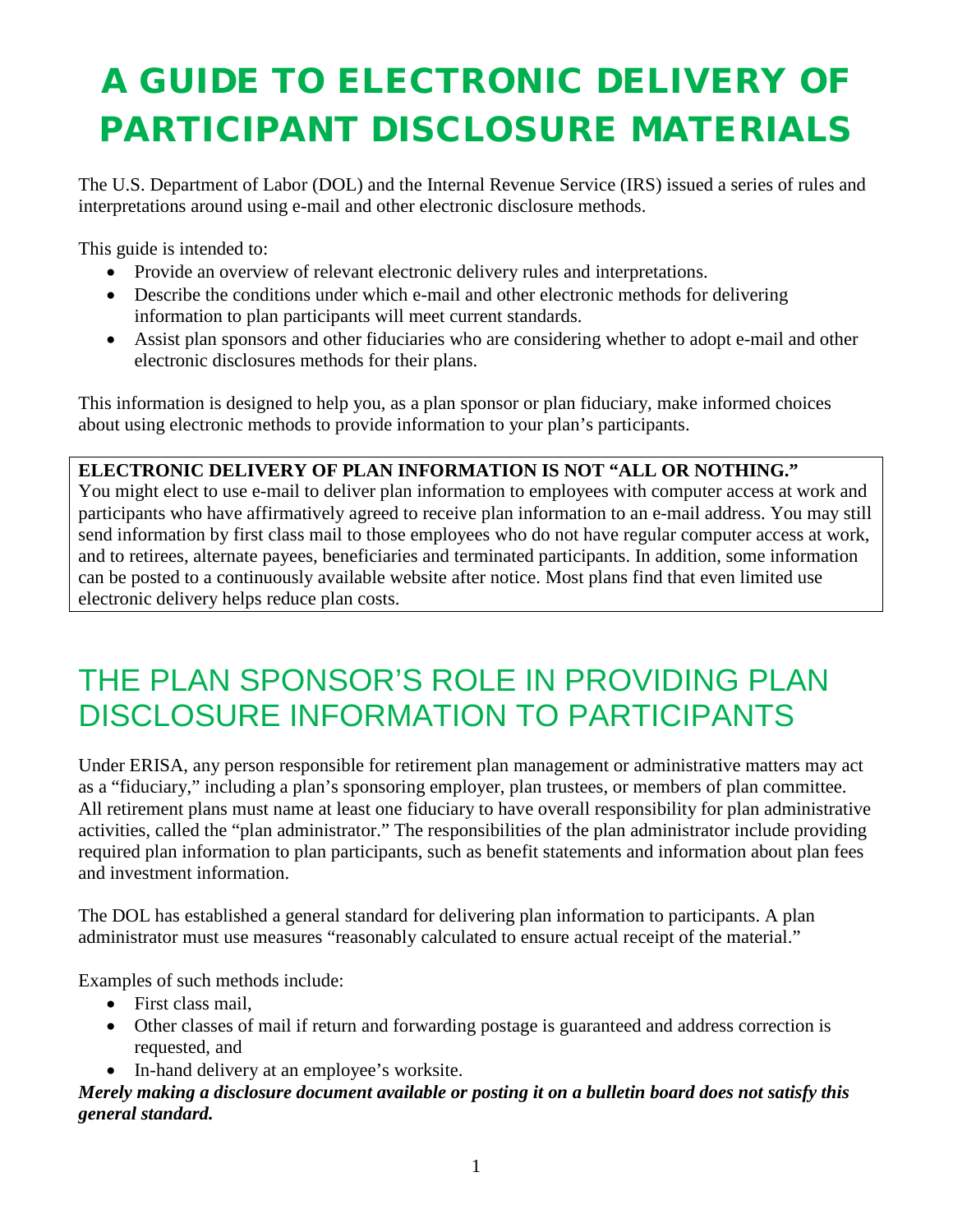The DOL and IRS have issued a series of rules and interpretations that explain when e-mail or other electronic disclosure methods also satisfy the "reasonably calculated to ensure receipt" standard.

#### **These include:**

- DOL "Electronic Disclosure Safe Harbor" that allows electronic disclosure by the "Wired at Work" and "Affirmative Consent" methods;
- DOL Interpretive and Technical Guidance, which provide for use of "Continuous Access" Website" and "Assumed Consent" methods; and
- IRS Media Disclosure Guidance allowing electronic disclosure under a "Guidance Method" and an "Alternative Method"

**In general**, the Wired at Work and Affirmative Consent methods are allowed for all types of plan information while the other methods are allowed for only some types of information.

## DOL ELECTRONIC DISCLOSURE GUIDANCE

#### **SAFE HARBOR**

A Safe Harbor provides guidelines for complying with a legal requirement—such as the requirement to deliver information by a method "reasonably calculated to ensure receipt."

Under the Electronic Disclosure Safe Harbor, the DOL states that as long as a plan administrator takes the steps required in the Safe Harbor, a notice or other electronic means will be considered to have been delivered, as if the information was sent by first class mail. Plan administrators may rely on the Electronic Disclosure Safe Harbor for delivering plan information that is required to be delivered to participants.

#### *Electronic Disclosure Safe Harbor Requirements:*

Plan information may be delivered electronically under the Electronic Disclosure Safe Harbor only if all of the following general requirements will be met:

- 1. The electronic system used must be designed to reasonably assure actual receipt of the information. This may require periodic reviews or surveys to confirm receipt of the electronically delivered information. Also, the plan administrator should be aware of, and follow-up on, undelivered and, to the extent known, unopened e-mail.
- 2. The system must be designed to protect the confidentiality of the personal information of the participant who receives the information.
- 3. A participant receiving an electronically delivered document must, at the time the document is delivered, be provided with a notice explaining the importance of the document and the right to receive a paper copy of the disclosure.
- 4. Electronically delivered documents must be prepared in the style and format applicable to the particular disclosure.
- 5. Electronically delivered documents must contain all of the information required to be included in the particular disclosure.
- 6. Upon request, the participant must be provided a paper version of the document.

So long as these requirements are met, plan administrators have flexibility when providing information by electronic delivery methods. For example, a document may be sent in the text of an e-mail or as an attachment to an e-mail. A plan administrator may also send, via electronic or paper mail, a link to the required information on a website.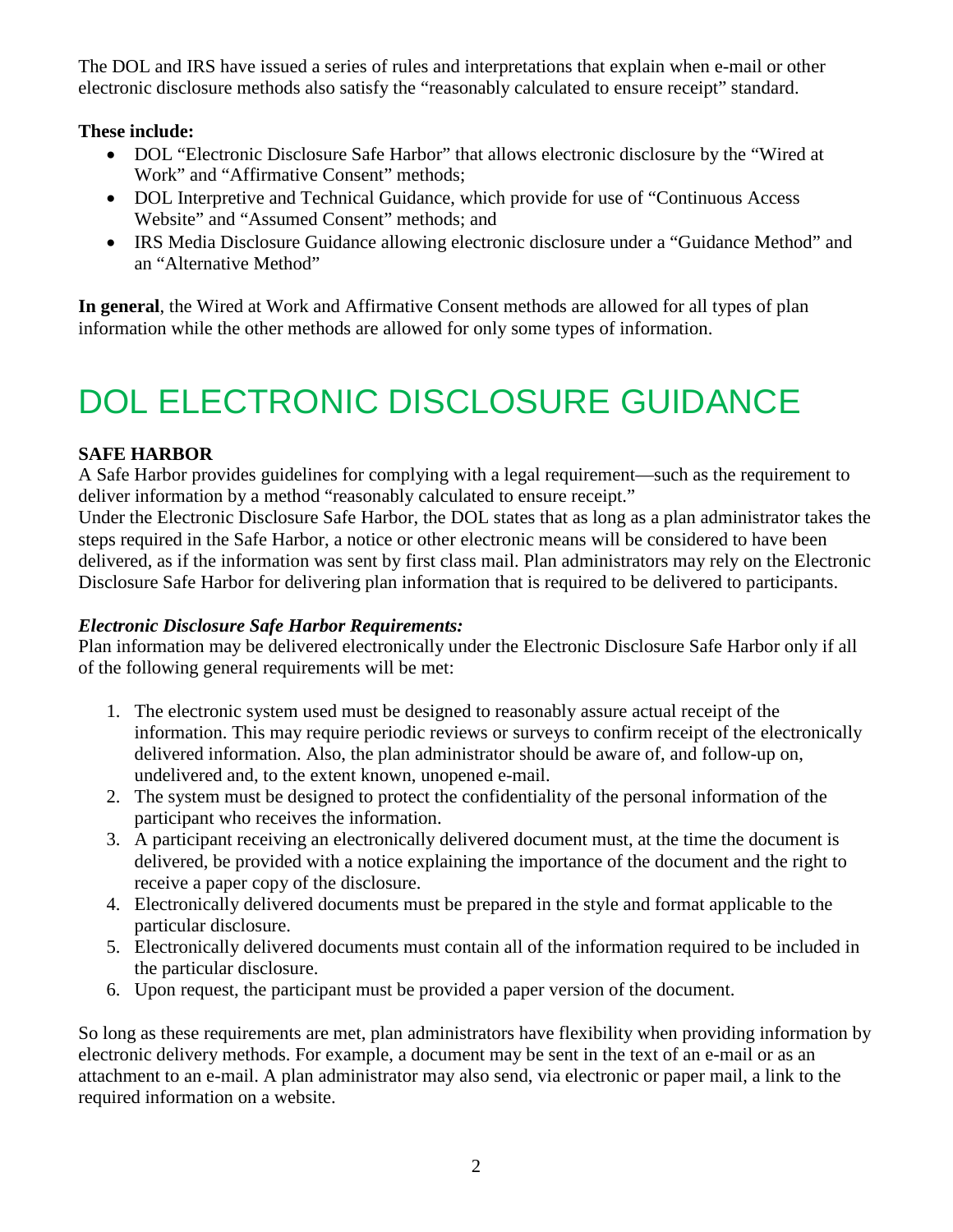**Electronic disclosure Safe Harbor** recognizes two categories for individuals who may receive documents electronically: participants who "affirmatively consent" and employees who are "Wired at Work."

#### **ELECTRONIC DISCLOSURE SAFE HARBOR**

#### **"AFFIRMATIVE CONSENT"**

To affirmatively consent, a participant or beneficiary must, before consenting, receive a clear statement describing:

- The types of documents to which the consent would apply;
- That consent can be withdrawn at any time without charge;
- The procedures for withdrawing consent and for updating the individuals address for receiving electronically delivered documents;
- The right to request and obtain a paper version of an electrically delivered document, including whether the paper version will be provided free of charge; and
- Any hardware and software requirements for accessing and retaining the documents.

Additionally, if the disclosure documents are going to be delivered over the Internet, the participant or beneficiary must demonstrate the ability to access information by either consenting or confirming the consent electronically.

#### **"WIRED AT WORK"**

This method is limited to current employees participating in a 401(k) or other retirement plans. To be "Wired at Work":

- An employees must have the ability to effectively access electronic documents at any location where the employee performs duties as an employee, and
- Using the employer's electronic information system must be an integral part of the employee's duties.

*This group is not required to give "Affirmative Consent" to receive plan information electronically.*

NOTE: "Access" to a computer during working hours is insufficient to satisfy this delivery method; rather access must be an "integral part" of the employee's duty. Simply providing computer kiosks does not make employees "Wired at Work."

### ADDITIONAL ELECTRONIC DISCLOSURE METHODS APPROVED BY THE DOL

The DOL has issued some additional methods that allow additional electronic delivery methods in certain situations. Unlike the DOL Electronic Disclosure Safe Harbor, which can be used for all types of required plan information, these additional methods may only be used for certain types of the plan information.

#### *Assumed Consent*

In connection with the new participation information disclosure requirements the DOL also has issued further guidance relating to the use of electronic methods for delivering information to participants- called Technical Release.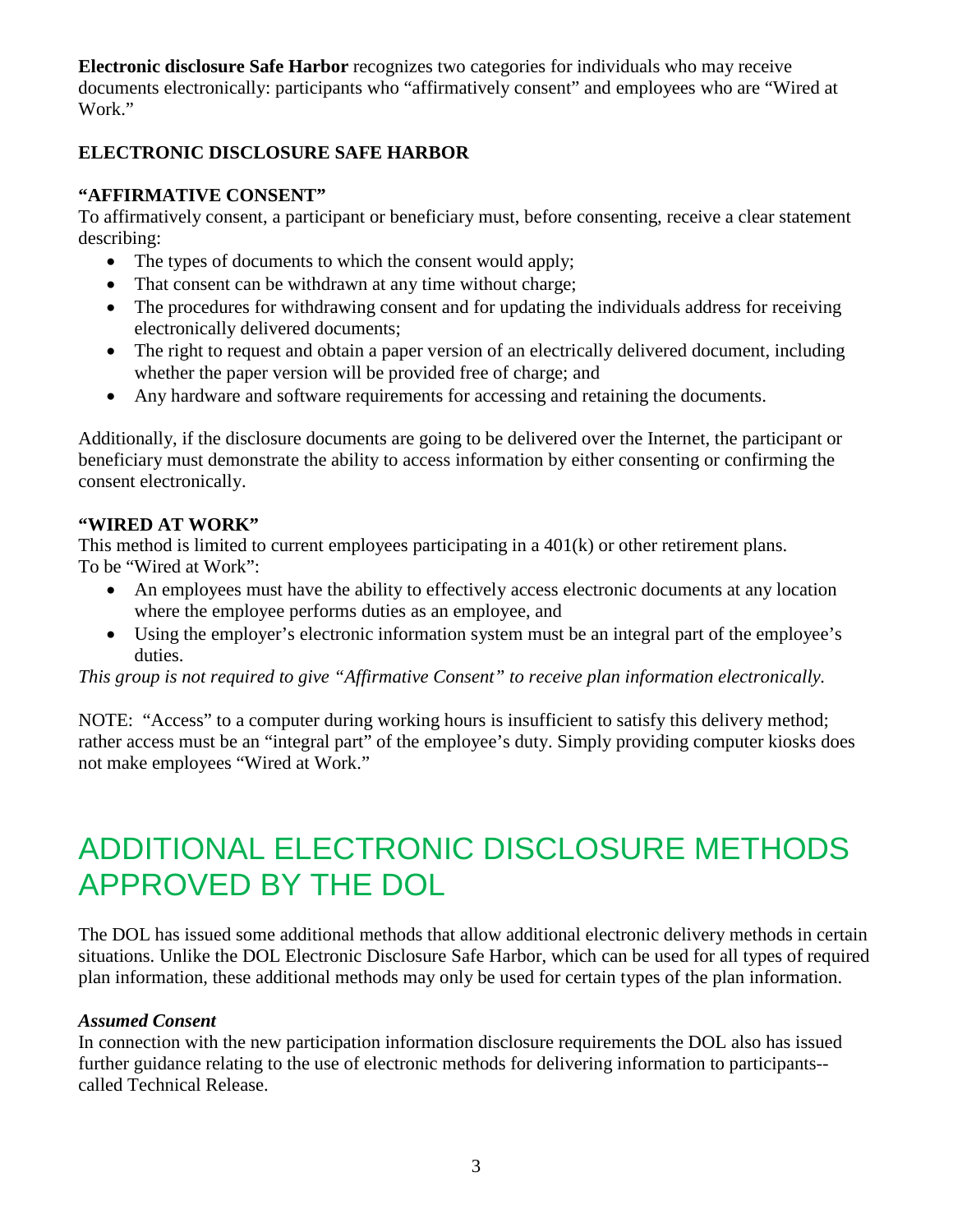Under Technical Release, the "Assumed Consent" method may be used to delivery information electronically. Specifically, the information that must be provided annually, a participant's consent for electronic delivery may be "assumed" if:

- The participant is provided an initial notice that contains information similar to what is required under the DOL's "Affirmative Consent" method;
- After receiving the notice, the participant voluntarily provides the plan administrator an e-mail address; and
- The plan administrator provides the participant voluntarily provides the plan an annual notice similar to the initial notice.

### IRS ELECTRONIC MEDIA GUIDANCE

**Electronic media guidance** is the IRS's equivalent to the DOL's Electronic Disclosure Safe Harbor. These methods may be used to deliver most plan information required under the Internal Revenue Code, such as the 401(k) Safe Harbor and Auto Enrollment Notices. The DOL approved the use of the IRS Electronic Media Guidance for delivering quarterly benefit statement information and for delivering notices of investment of the participant account balances in a qualified default investment option or "QDIA"

IRS Electronic Media Guidance provides two methods of electronic delivery of plan information. First, there is the "**General Method**," which has system, consent and notice requirements that are substantially similar to the requirements under the DOL's Electronic Disclosure Safe Harbor.

Second, the "**Alternative Method**" allows information to be delivered through any medium so long as the receipt has the "effective ability to access." This includes electronic information delivery mediums such as e-mail and websites. To rely on the Alternative Method, a plan administrator must, at the time information is delivered, notify participants that they may request, free of charge, a paper copy of the information. Plan administrators who are considering the IRS Alternative Method must determine that a proposed electronic delivery method will meet the "effective ability to access" test, but there is only limited guidance available for making determination.

#### **Here are some considerations**:

- In general, a plan administrator must have some evidence that the proposed information delivery medium will permit the participant to access the information. For example, the IRS has stated that it will not be sufficient to send e-mail to participant's last known e-mail address. It is also not clear whether a receipt will have the ability to effectively access an electronic medium if the recipient does not have a computer in their home. (The spread of smart phones and tablets may be greatly reducing this population, however.)
- Employees may have the effective ability to access information through a worksite computer kiosk, even if not at their desk.
- Neither the IRS nor DOL has commented on a scenario where employer establishes an e-mail account for every employee solely for the purpose of providing ERISA information electronically.

Finally, the IRS Electronic Media Guidance is, generally, considered less restrictive that the DOL's Electronic Disclosure Safe Harbor. This means that electronic delivery meeting the conditions of the DOL's Safe Harbor (the Wired at Work or Affirmative Consent methods) will generally satisfy the IRS Electronic Media Guidance.